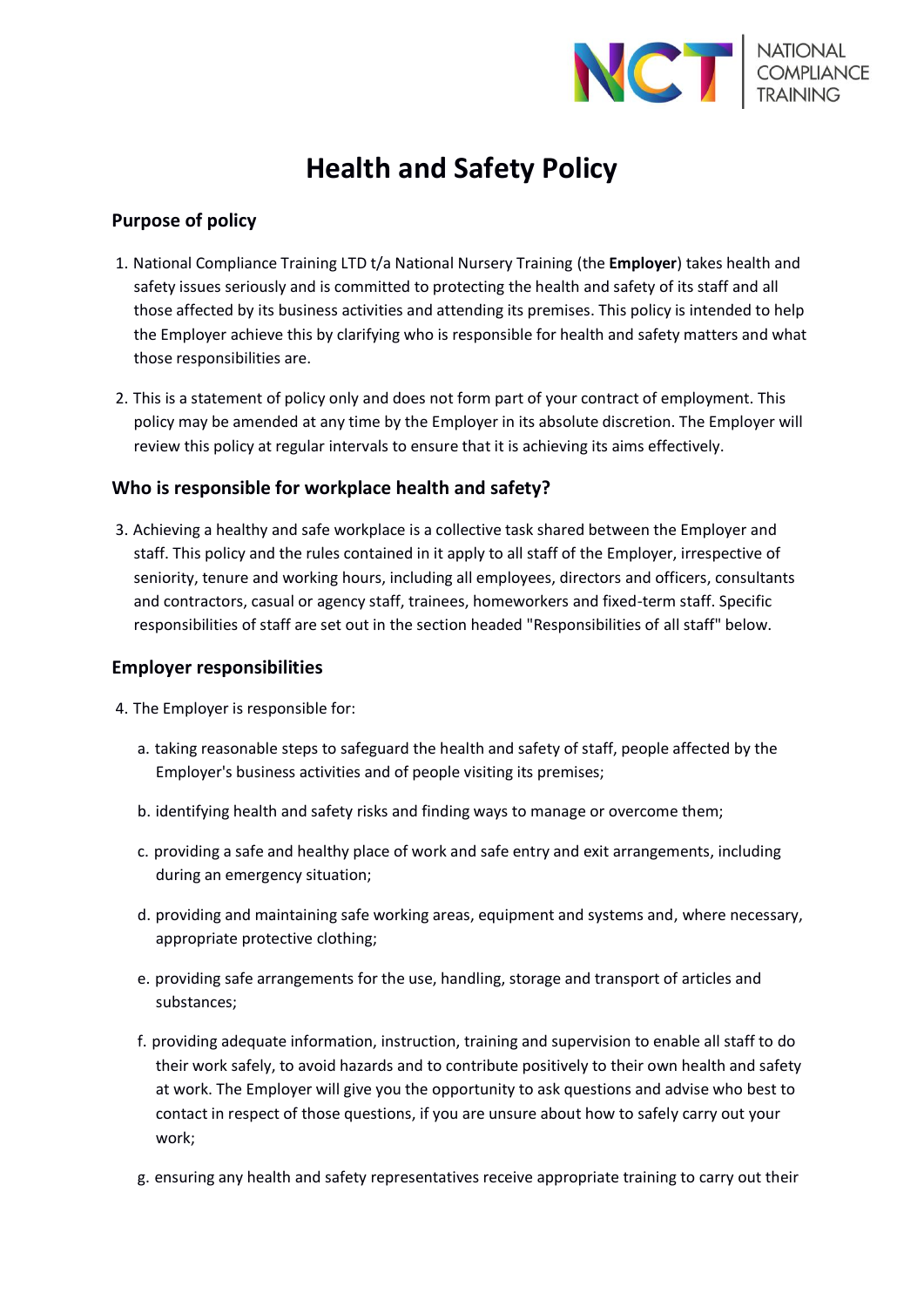

functions effectively;

- h. providing a health and safety induction and appropriate safety training to your role;
- i. promoting effective communication and consultation between the Employer and staff concerning health and safety matters and will consult with staff directly relating to health and safety;
- j. if an epidemic or pandemic alert is issued, providing instructions, arrangements and advice to staff as to the organisation of business operations and steps to be taken to minimise the risk of infection; and
- k. regularly monitoring and reviewing the management of health and safety at work, making any necessary changes and bringing those to the attention of all staff.
- 5. Office Manager has overall responsibility for health and safety and has appointed Office Manager as the Principal Health and Safety Officer with day-to-day responsibility for health and safety matters.
- 6. Any concerns about health and safety matters should be notified to the Principal Health and Safety Officer.

#### **Responsibilities of all staff**

General staff responsibilities

- 7. All staff must:
	- a. take reasonable care for their own health and safety and that of others who may be affected by their acts or omissions;
	- b. co-operate with the Principal Health and Safety Officer and the Employer generally to enable compliance with health and safety duties and requirements;
	- c. comply with any health and safety instructions and rules, including instructions on the safe use of equipment;
	- d. keep health and safety issues in the front of their minds and take personal responsibility for the health and safety implications of their own acts and omissions;
	- e. keep the workplace tidy and hazard-free;
	- f. report all health and safety concerns to the Principal Health and Safety Officer promptly, including any potential risk, hazard or malfunction of equipment, however minor or trivial it may seem; and
	- g. co-operate in the Employer's investigation of any incident or accident which either has led to injury or which could have led to injury, in the Employer's opinion.

Staff responsibilities relating to equipment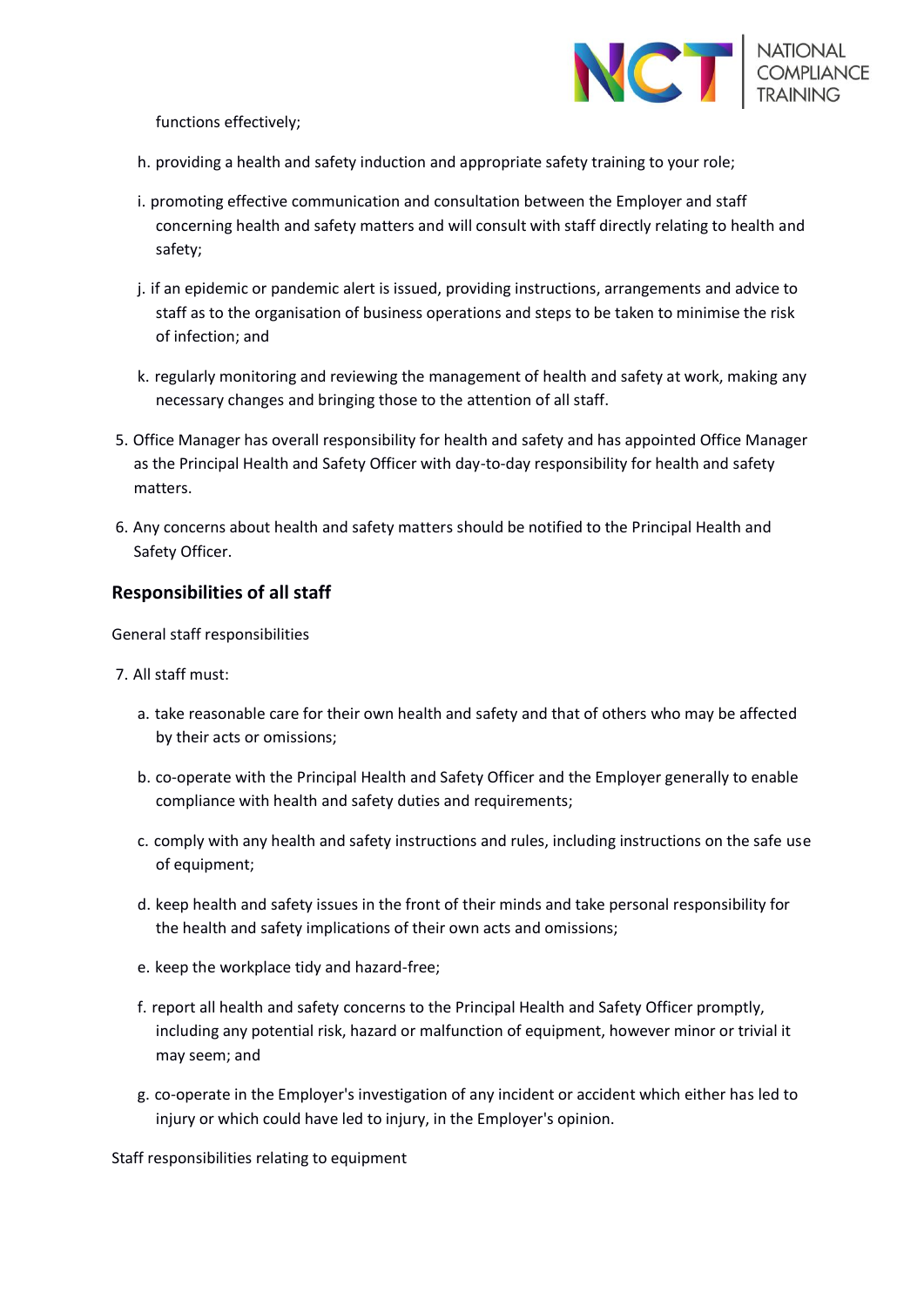

- 8. All staff must:
	- a. use equipment as directed by any instructions given by representatives of management or contained in any written operating manual or instructions for use and any relevant training;
	- b. report any fault with, damage to or concern about any equipment (including health and safety equipment) or its use to the Principal Health and Safety Officer, who is responsible for maintenance and safety of equipment;
	- c. ensure that health and safety equipment is not interfered with; and
	- d. not attempt to repair equipment unless suitably trained and authorised.

Staff responsibilities relating to accidents and first aid

- 9. All staff must:
	- a. promptly report any accident at work involving personal injury, however trivial, to the Principal Health and Safety Officer so that details can be recorded in the Accident Book and cooperate in any associated investigation;
	- b. familiarise themselves with the details of first aid facilities and trained first aiders, which are available from the Principal Health and Safety Officer;
	- c. if an accident occurs, dial 104 and ask for the duty first aider, giving name, location and brief details of the problem.
	- d. The Principal Health and Safety Officer is responsible for investigating any injuries or workrelated disease, preparing and keeping accident records, and for submitting reports under the Reporting of Injuries, Diseases and Dangerous Occurrences Regulations 2013 (RIDDOR), where required.

Staff responsibilities relating to national health alerts

10. If an epidemic or pandemic alert is issued, all staff must comply and co-operate with all instructions, arrangements and advice issued by the Employer as to the organisation of business operations and steps to be taken by staff to minimise the risk of infection. Any questions should be referred to the Principal Health and Safety Officer.

Staff responsibilities relating to emergency evacuation and fire

11. All staff must:

- a. familiarise themselves with the instructions about what to do if there is a fire which are displayed on the notice board in the staff room;
- b. ensure they are aware of the location of fire extinguishers, fire exits and alternative ways of leaving the building in an emergency;
- c. comply with the instructions of firewardens if there is a fire, suspected fire or fire alarm (or a practice drill for any of these scenarios);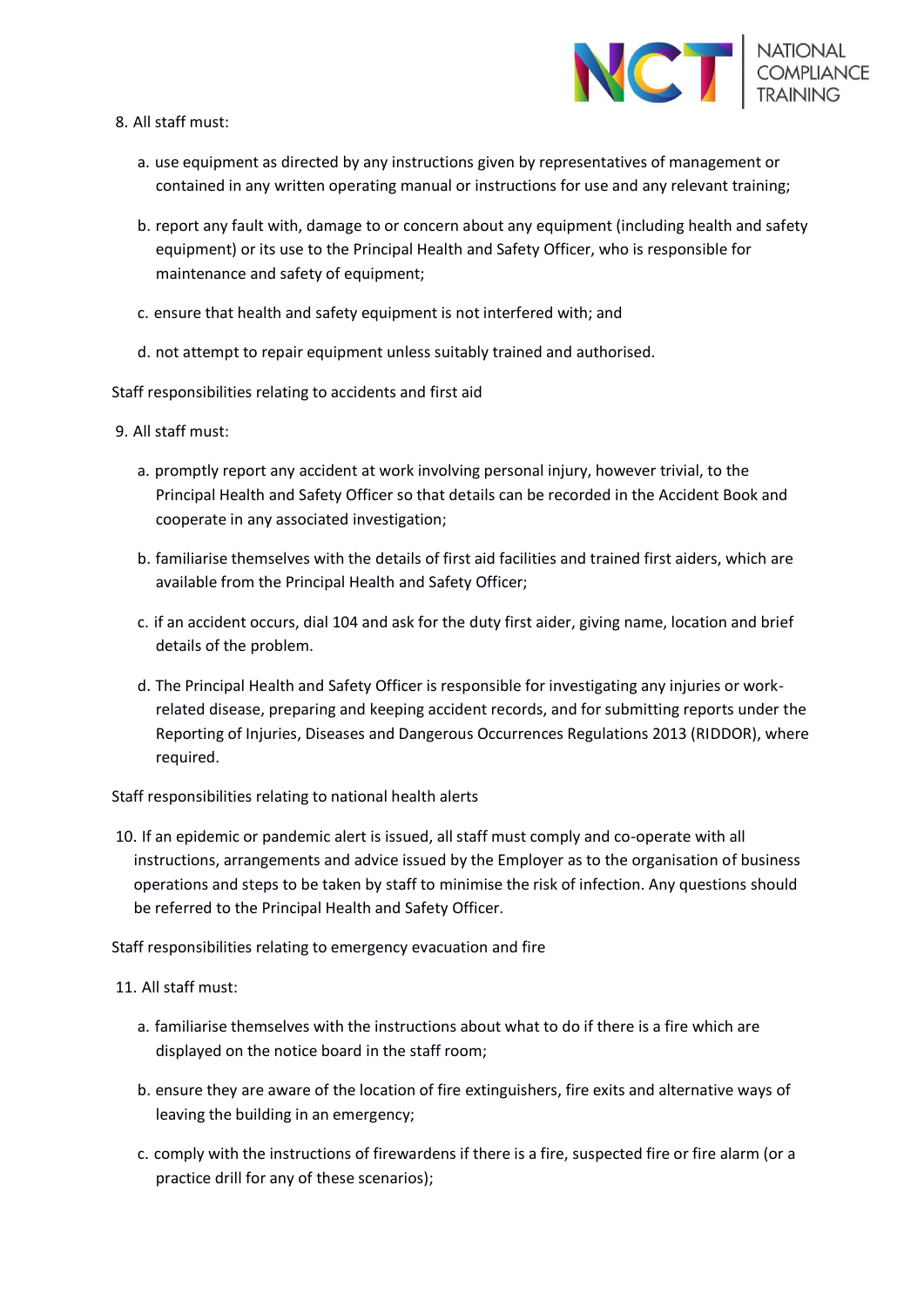

- d. co-operate in fire drills and take them seriously (ensuring that any visitors to the building do the same), fire drills will be held at least once every 12 months;
- e. ensure that fire exits or fire notices or emergency exit signs are not obstructed or hidden at any time;
- f. notify the Principal Health and Safety Officer immediately of any circumstances (for example, impaired mobility) which might hinder or delay evacuation in a fire. This will allow the Principal Health and Safety Officer to discuss a personal evacuation plan for you, which will be shared with the fire wardens and colleagues working near to you
- 12. On discovering a fire, all staff must:
	- a. immediately trigger the nearest fire alarm and, if time permits, call Office Manager and notify the location of the fire; and
	- b. attempt to tackle the fire ONLY if they have been trained or otherwise feel competent to do so. Nominated members of staff will be trained in the use of fire extinguishers.
- 13. On hearing the fire alarm, all staff must:
	- a. remain calm and immediately evacuate the building, walking quickly without running, following any instructions of the fire wardens;
	- b. leave without stopping to collect personal belongings;
	- c. stay out of any lifts; and
	- d. remain out of the building until notified by a fire warden that it is safe to re-enter.

The Principal Health and Safety Officer is responsible for ensuring fire risk assessments take place and changes made where required, and for making sure there are regular checks of fire extinguishers, fire alarms, escape routes, signage and emergency lighting.

### **Risk assessments, display screen equipment and manual handling**

- 14. Risk assessments are simply a careful examination of what in the workplace could cause harm to people. The Employer will assess any risks and consider measures to best minimise any risk. The Employer will carry out general workplace risk assessments when required or as reasonably requested by staff. Managers must ensure that any necessary risk assessments take place and the resulting recommendations are implemented. The Principal Health and Safety Officer is responsible for workplace risk assessments and any measures to control risks.
- 15. Staff who use a computer for prolonged periods of time should try, where possible to organise short breaks every few hours away from the computer screen, but may request a workstation assessment and/or an eye test by an optician by contacting the Principal Health and Safety Officer. The Principal Health and Safety Officer will then provide you with more details and make arrangements if you would like to proceed. Guidance on the use of display screen equipment can also be obtained from the Principal Health and Safety Officer.